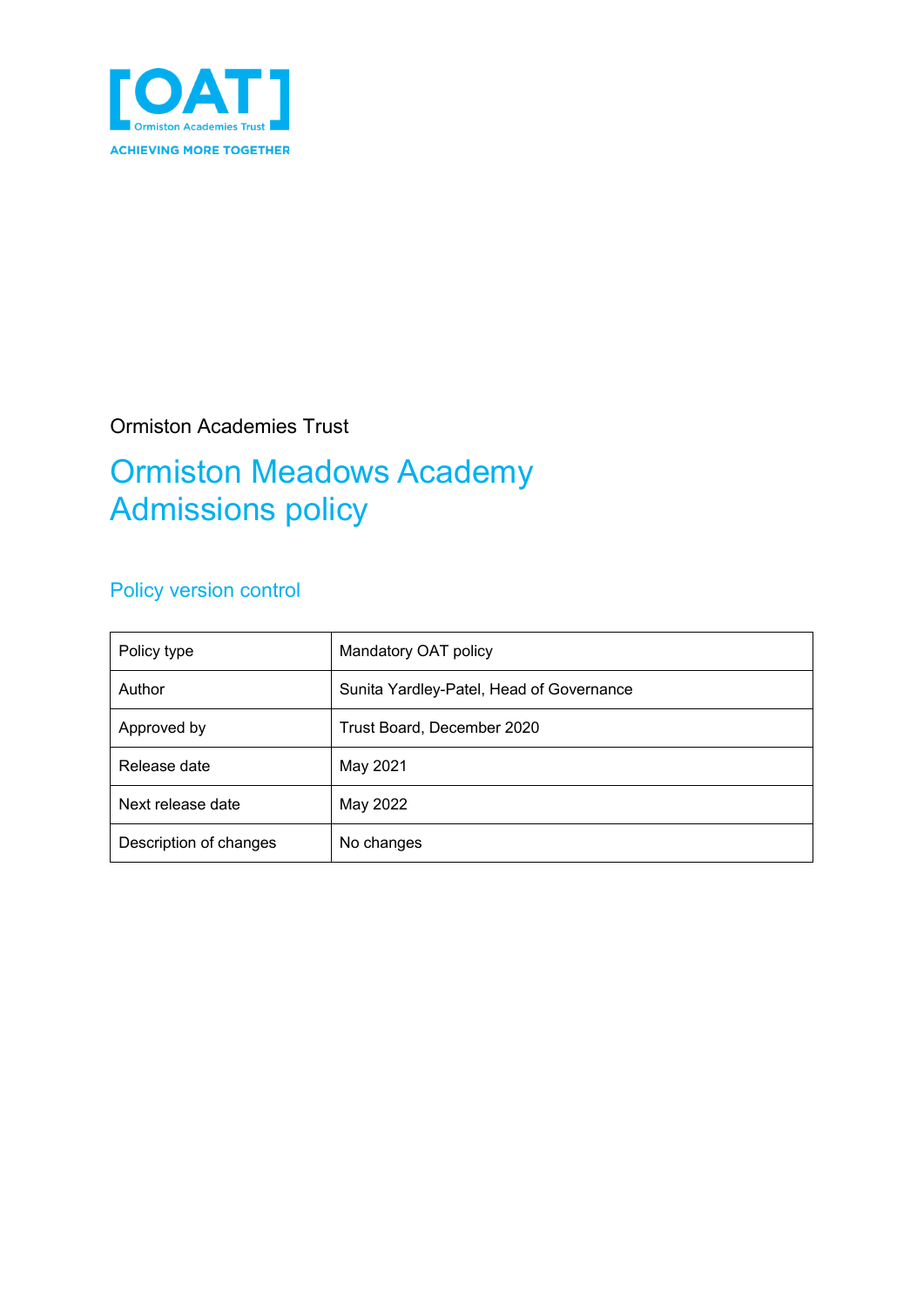

# **Contents**

|                | 1.1.  |  |  |  |
|----------------|-------|--|--|--|
|                | 1.2.  |  |  |  |
| 2.             |       |  |  |  |
|                | 2.3.  |  |  |  |
|                | 2.4.  |  |  |  |
|                | 2.5.  |  |  |  |
|                | 2.6.  |  |  |  |
|                | 2.7.  |  |  |  |
|                | 2.8.  |  |  |  |
|                | 2.9.  |  |  |  |
|                | 2.10. |  |  |  |
|                | 2.11. |  |  |  |
|                | 2.12. |  |  |  |
|                | 2.13. |  |  |  |
| 3 <sub>1</sub> |       |  |  |  |
|                | 3.1.  |  |  |  |
|                | 3.2.  |  |  |  |
|                | 3.3.  |  |  |  |
|                | 3.4.  |  |  |  |
|                | 3.5.  |  |  |  |
|                | 3.6.  |  |  |  |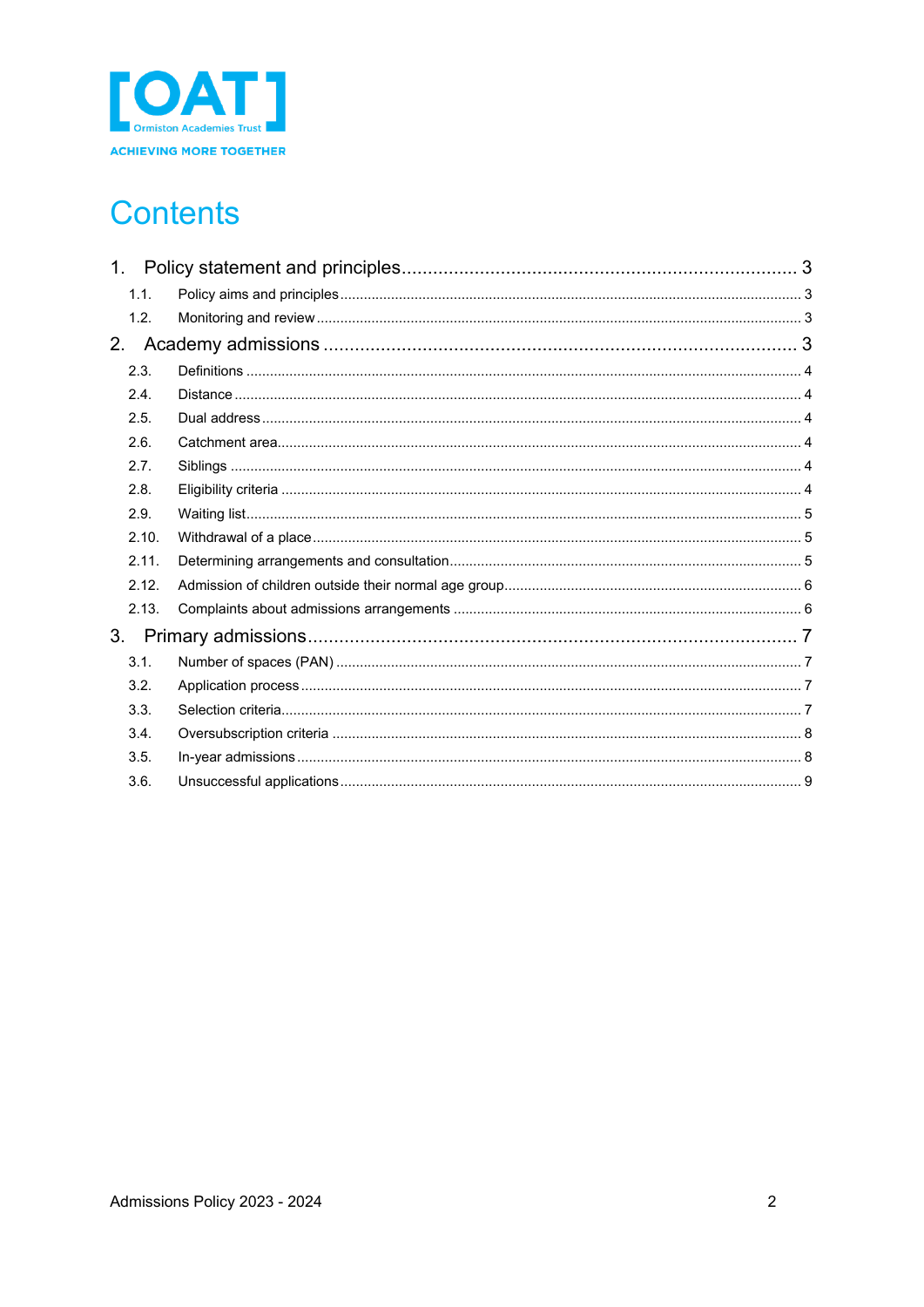

# <span id="page-2-0"></span>1.Policy statement and principles

### <span id="page-2-1"></span>1.1. Policy aims and principles

- 1.1.1. This policy is designed to ensure there is an open and fair admissions procedure for all applicants and to help guide parents and their children through the application process. The academy's admissions arrangements will not disadvantage unfairly, either directly or indirectly, a child from a particular social or racial group, or a child with a disability or special educational needs, and that other academy policies do not discourage parents from applying for a place for their child.
- 1.1.2. This policy details the academies arrangements for admissions and will apply to all admissions from 01/09/2023 to 31/08/2024. This includes in-year admissions within this period.
- 1.1.3. Parents are encouraged to visit the academy with their child if they are planning to apply for a place. We have a number of open days during the year, these will be publicised at www.ormistonmeadows.co.uk Arrangements for visits outside these dates can be made through the academy office (01733 231008).
- 1.1.4. The Academy Trust will consult on the admissions arrangements at least once every seven years or if there are proposed changes to the admission arrangements which require consultation.
- 1.1.5. This policy is consistent with all other policies adopted by OAT / the academy and is written in line with current legislation and guidance.

### <span id="page-2-2"></span>1.2. Monitoring and review

- 1.2.1. This policy will be reviewed annually or in the following circumstances:
- **Changes in legislation and / or government guidance**
- As a result of any other significant change or event
- As the result of a decision of an Adjudicator
- In the event that the policy is determined not to be effective
- 1.2.2. If there are urgent concerns these should be raised to the Principal in the first instance for them to determine whether a review of the policy is required in advance of the review date.

# <span id="page-2-3"></span>2. Academy admissions

- 2.1. The academy admits students between the ages of 4 to 11. The main intake is:
- **Primary**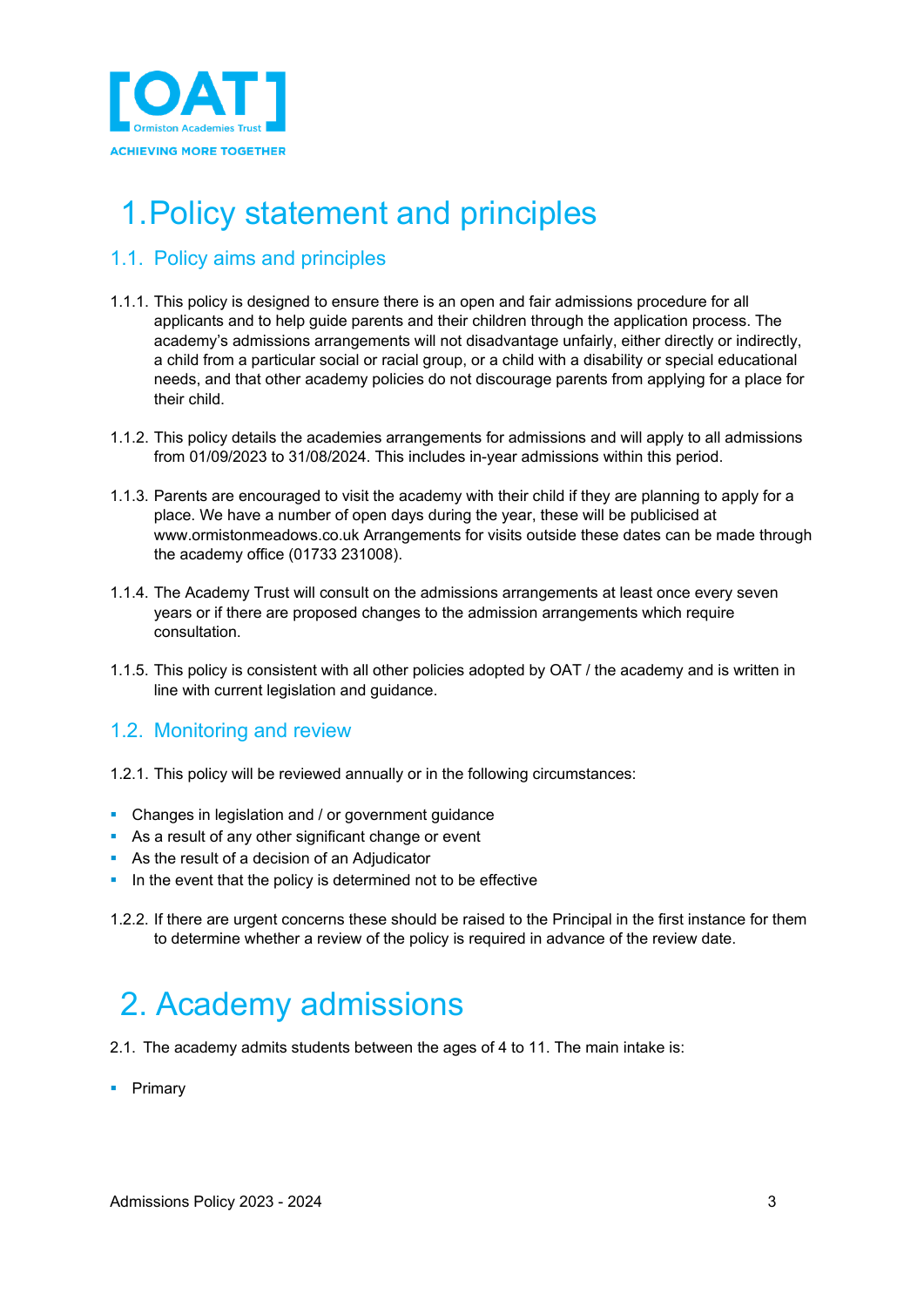

2.2. We encourage entry at the academy's main intake time so as to aid academic progression without interruption, however, applications are welcome for entry in any year.

#### <span id="page-3-0"></span>2.3. Definitions

2.3.1. The academy uses the following definitions when applying this policy:

#### <span id="page-3-1"></span>2.4. Distance

- 2.4.1. This is the straight line distance between the academy main gate and the child's home address (front door).
- 2.4.2. The academy uses the National Ordinance Survey seed points and the Local Authority's computerised mapping system. Where two dwellings with the same front entrance the closest dwelling to the front door (lower floor and counting clockwise) will be regarded as being closer to the academy.

#### <span id="page-3-2"></span>2.5. Dual address

2.5.1. Where a child lives at two different addresses, the 'home' address will be determined as the address at which the child resides for the majority of school nights. School nights are Sunday night to Thursday night inclusive. In a case where the child spends an equal number of school nights at each address, then the address where the child benefit is paid will be used. Where no child benefit is claimed the address used to register the child with a doctor will be used.

#### <span id="page-3-3"></span>2.6. Catchment area

2.6.1. Please refer to Peterborough Schools Admissions Arrangements 2023/2024.

#### <span id="page-3-4"></span>2.7. Siblings

2.7.1. A sibling is defined as:

- A brother or sister (including half brothers or sisters) who shares one or both parents, whether or not resident in the same household
- A step-brother or sister where the two children are related by a parent's marriage
- An adopted or foster child living in the same household under the terms of the resident's order
- Another child living in the same household where the adult has parental responsibility
- 2.7.2. In the case of twins or other children from multiple births (two or more siblings in one year group) and where only one place is available, the application will be considered together as one application.

#### <span id="page-3-5"></span>2.8. Eligibility criteria

- 2.8.1. Entry to the academy is subject to the regulations regarding nationality, residency status and eligibility to study in the United Kingdom. Students / pupils are eligible to be admitted to the academy if:
- **They are British citizens and / or EU nationals**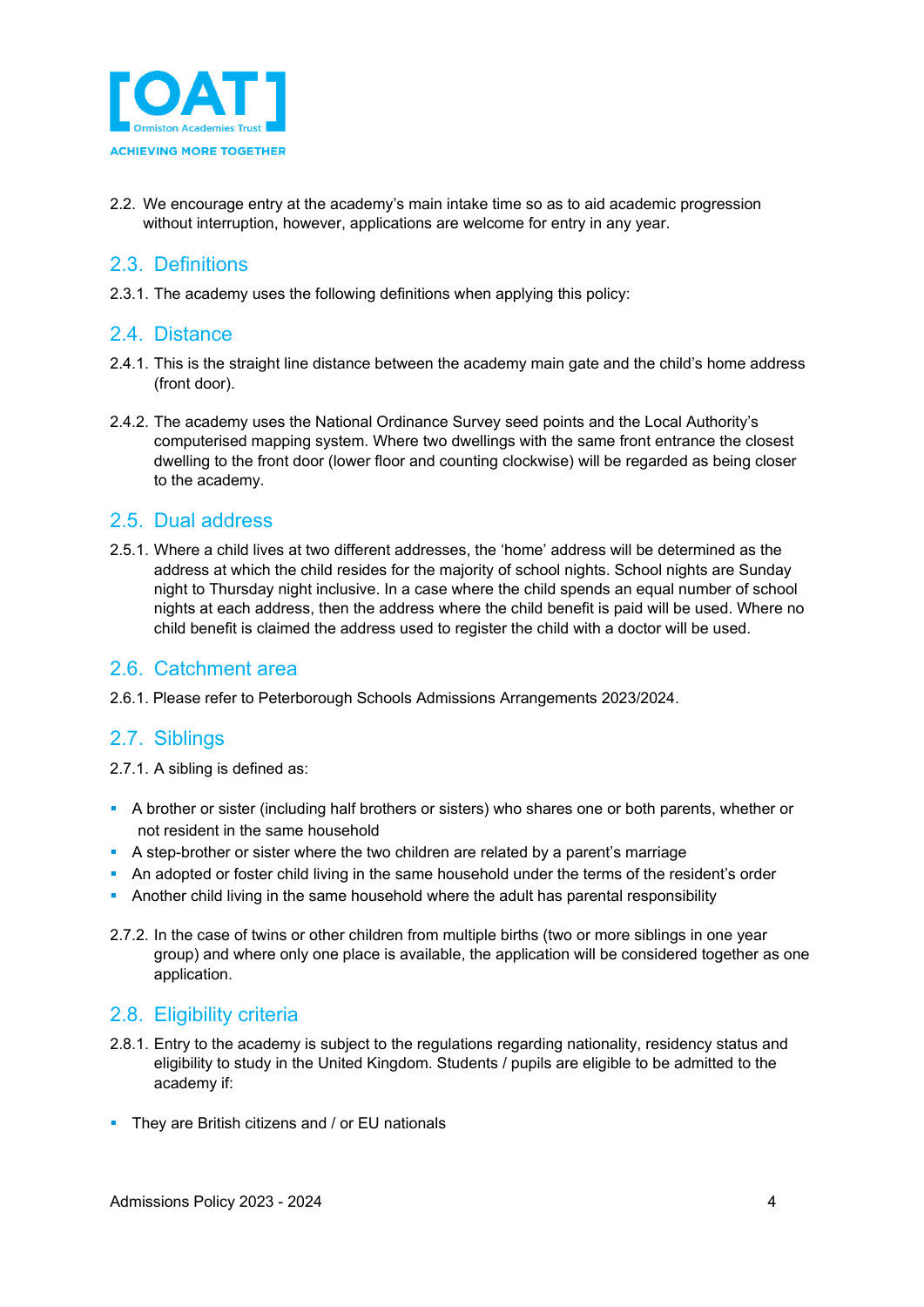

- $\blacksquare$  They are a non-EU national that has  $-$ 
	- 'Exceptional' or 'Indefinite Leave to Remain' in this country
	- Refugee status

### <span id="page-4-0"></span>2.9. Waiting list

- 2.9.1. If the number of applicants exceeds the number of places available, children who have been refused a place will be automatically placed on a waiting list unless there is a specific request that this should not happen. The child may gain entry to the academy if a place becomes available.
- 2.9.2. The academy will maintain a waiting list until 31 December following the main academy intake (4 months). Each added child will require the list to be ranked again in line with the academy's oversubscription criteria in which the application was originally considered. Priority will not be given to children based on the date their application was received or the date when they were added to the list.

### <span id="page-4-1"></span>2.10. Withdrawal of a place

- 2.10.1. The academy will only withdraw an offer of a place if:
- The place was offered in error
- Acceptance of the place was not received in a reasonable period of time
- The offer was obtained through a fraudulent or intentionally misleading application (the academy may request evidence to ensure the child meets the admissions criteria) – if this occurs the application will be considered afresh
- 2.10.2. The academy will not withdraw the place if the student has started at the academy unless the place was obtained fraudulently. If this is the case then the academy will decide whether to withdraw the place based on the circumstances including the length of time the child has been at the academy.

#### <span id="page-4-2"></span>2.11. Determining arrangements and consultation

- 2.11.1. Admissions arrangements will be set annually, this will happen even if there are no changes from previous years and a consultation is not required.
- 2.11.2. If the academy changes any significant aspect of the admissions procedure then OAT will be informed prior to making changes and beginning the consultation process. Any significant changes proposed by the academy must be approved by OAT.
- 2.11.3. The academy will consult on admissions arrangements when changes to the academies' arrangements are proposed (no consultation is required for an increase in PAN or changes to ensure compliance with the admissions regulations). Where the admission arrangements have not changed from the previous year there is no requirement to consult, subject to the requirement that we must consult on our admission arrangements at least once every seven years, even if there have been no changes during that period.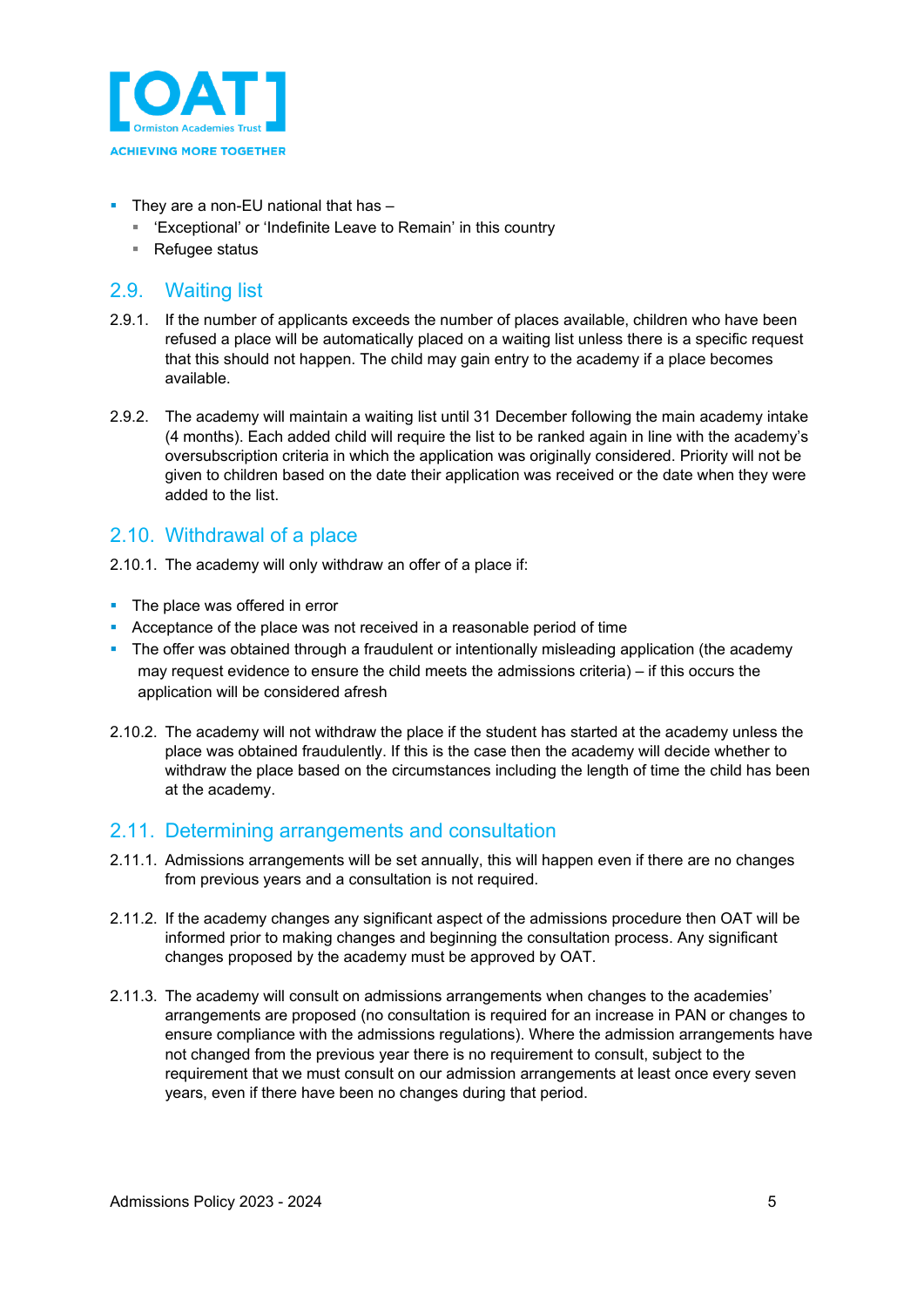

- 2.11.4. We will publish any consultation for admissions on our website and notify appropriate stakeholders. If there are any substantive responses to the academy's consultation then these will be sent to OAT. Any subsequent changes will be made in consultation with OAT.
- 2.11.5. Once our admissions arrangements have been determined we will notify the appropriate bodies and publish a copy of the determined arrangements on our website.

#### <span id="page-5-0"></span>2.12. Admission of children outside their normal age group

- 2.12.1. Parents may seek a place for their child outside their normal age group, for example, if the child is gifted and talented or has experienced problems such as ill health. If parents wish to do this they must contact, in the first instance, the Principal. Contact with the academy must be made at the earliest opportunity to avoid any delays in the application process.
- 2.12.2. The decision whether a child is admitted outside of their normal age group will be made on a case by case basis by the academy's governing body. A panel of at least three governors will consider the admission request based on the student's:
- **Academic ability**
- Social and emotional development
- **Views of the parents and principal; and**
- **Any additional relevant information available**
- 2.12.3. The panel will have to be satisfied that the child would be able to cope with the work of the year applied for **and** that the student would be able to cope with the personal development whist being with a year group who are of a different age. In order to support any application parents will need to submit evidence to demonstrate that the admission into a different year group is in the best interests of the child.
- 2.12.4. Once the governing body has made a decision the child can then apply to the academy using the process detailed in this policy. Parents have a statutory right to appeal against the refusal of a place however this right does not apply if the child is offered a place at the academy but it is not in their preferred age group.

#### <span id="page-5-1"></span>2.13. Complaints about admissions arrangements

- 2.13.1. Any person, or body, can make an objection to the Schools Adjudicator when they consider the academy's arrangements are unlawful, or not in compliance with the School Admissions Code / relevant legislation relating to admissions.
- 2.13.2. Complaints about the appeals panel can be made to the Secretary of State.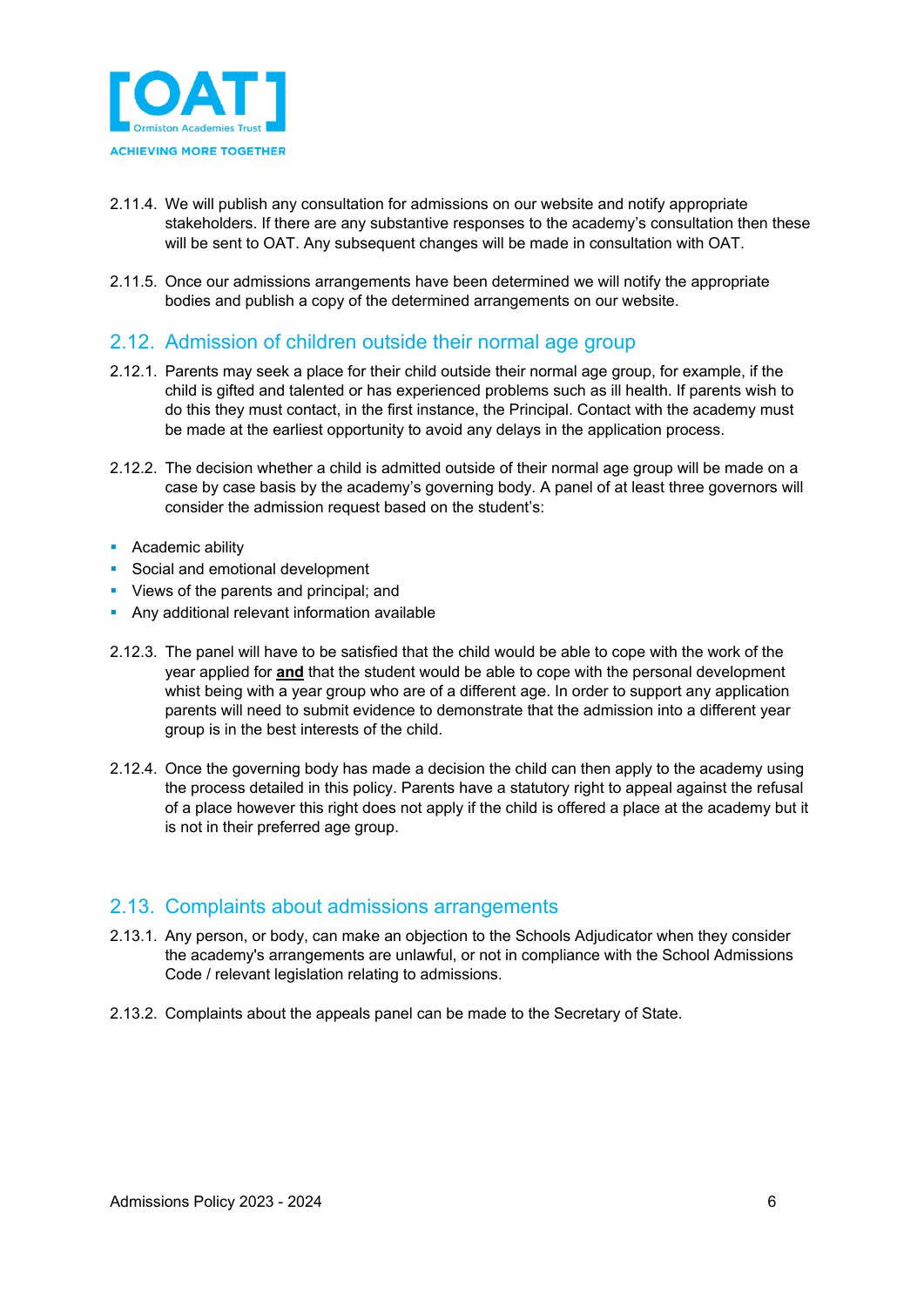

# <span id="page-6-0"></span>3.Primary admissions

The process detailed in this section is for admissions for primary admissions. For further information on this process please contact Mrs Ro Johnson in the academy office on 01733 231008.

### <span id="page-6-1"></span>3.1. Number of spaces (PAN)

3.1.1. The academy has an agreed admission number of 30 per year. Infant classes (those where the majority of children will reach the age of 5, 6 or 7 during the academic year) will not contain more than 30 pupils with a single teacher unless they are admitted under limited exceptional circumstances as detailed in the admissions code.

#### <span id="page-6-2"></span>3.2. Application process

- 3.2.1. Applications for the 2023 academic year begins September 2022.
- 3.2.2. To apply you need to complete the local authority's (LA) common application form (CAF) and submit this directly to the LA by the deadline, 15 January. Please follow the link to: https://www.peterborough.gov.uk/residents/schools-and-education/school-admissions
- 3.2.3. All offers of primary places will be made through the local authority (LA). The academy will not contact parents about the outcome of their application until the offer from the local authority has been received. All offers will be made on the primary national offer day (16 April or the next working day).
- 3.2.4. By law, children must start statutory full-time education at the beginning of the term following their fifth birthday. Where admission is offered prior to compulsory age, parents may defer their child's entry until later in the academic year.
- 3.2.5. Children born between 1 September and the end of February may start full-time no earlier than the beginning of the autumn term before their fifth birthday.
- 3.2.6. Children born between 1 March and 31 August, may start part-time (mornings only) no earlier than the beginning of the autumn term before their fifth birthday and full-time at the beginning of the spring term before their fifth birthday.
- 3.2.7. Our admissions policy allows children to start at the academy earlier than the law requires. However, the law also allows parents to ask for their child to be admitted but lets them delay the start date until later in the academic year. All children must start at the academy by the beginning of the term following their fifth birthday and the place must be taken up by the start of the summer term. If a request is made to defer the entry date for a child then the entry the place will be held and will not be offered to another child.

#### <span id="page-6-3"></span>3.3. Selection criteria

3.3.1. Please follow the [www.peterborough.gov.uk](http://www.peterborough.gov.uk/) link under section 3.2 Application Process for full details.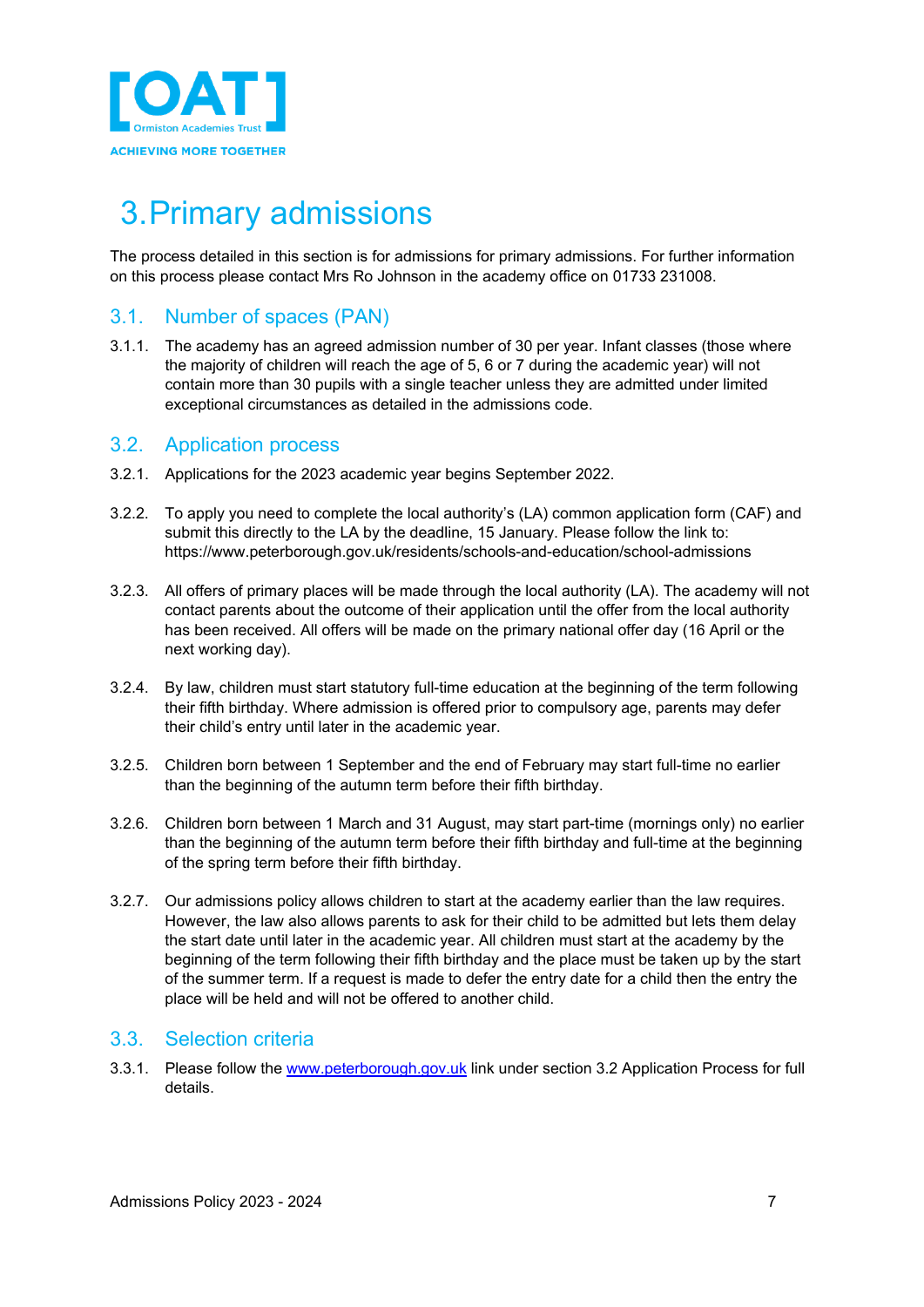

3.3.2. If the number of applications is less than the number of spaces then all children will be offered places.

### <span id="page-7-0"></span>3.4. Oversubscription criteria

- 3.4.1. If the school is oversubscribed, after the admission of pupils with a Statement of Special Educational Needs or Education, Health and Care Plan where the school is named in the Statement or Plan, priority for admission will be given to those children who meet the criteria set out below, in order:
	- 3.4.1.1. Looked after children and those who were previously looked after but immediately after being looked after was adopted or became subject to a child arrangements order or special guardianship order. A Looked After Child is either a child who is in the care of a local authority, or being provided with accommodation by a local authority in the exercise of their social services functions (definition used is in Section 22(1) of the Children Act 1989); or, those children who appear to have been in state care outside of England and ceased to be in state care as a result of being adopted. Previously Looked After Children are those who were previously looked after but immediately after being looked after were adopted or became subject to a child arrangements order or special guardianship order.
	- 3.4.1.2. Children with a sibling attending the school at the time of application. Sibling is defined in these arrangements as children who live as brother or sister in the same house, including natural brothers or sisters, adopted siblings, stepbrothers or sisters and foster brothers and sisters.
	- 3.4.1.3. Other children by distance from the school, with priority for admission given to children who live nearest to the school as measured by using Ordnance Survey data to plot an address in this system. Distances are measured from the main entrance of the child's home to the main entrance of the school as specified in the school information pack.
- 3.4.2. Random allocation will be used as a tie-break in category '3' above to decide who has highest priority for admission if the distance between two children's homes and the school is the same. This process will be independently verified. Please follow the [www.peterborough.gov.uk](http://www.peterborough.gov.uk/) link under section 3.2 Application Process for full details.
- 3.4.3. Where 2 applications cannot be otherwise separated a Tie Breaker will apply. The school will ask someone independent of the school to make the draw.

#### <span id="page-7-1"></span>3.5. In-year admissions

- 3.5.1. Applications for in-year admissions are considered in the same way as those made at the beginning of the academic year and are dealt with in accordance with the local authority's Fair Access Protocol. In-year admissions forms can be obtained from the academy office.
- 3.5.2. Students included in the Fair Access Protocol will take precedence over those held on the waiting list. Once a student has been identified for admission to the academy under the Fair Access Protocol the academy will notify the local authority within seven calendar days of the decision to accept or refuse the student's admission.